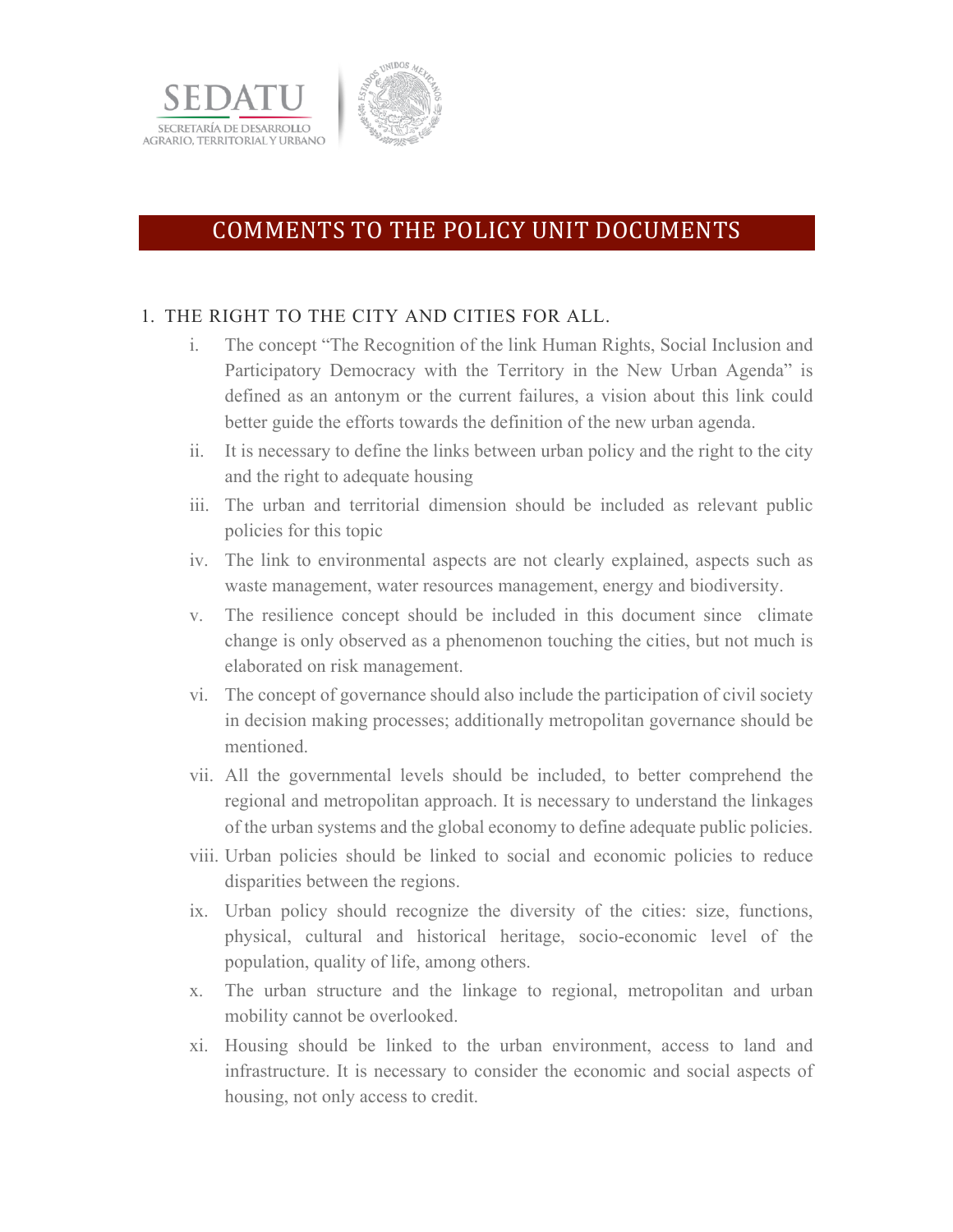- xii. Housing and urban planning should not be disassociated. Vacant houses localized in peri-urban/suburban areas without infrastructure or facilities require strategies to restore these constructions.
- xiii. The format should be reviewed (spaces between words, capital letters, among others)
- xiv. Urban heritage and culture are topics that should be linked to the Right to the city. An adequate management of the heritage might strengthen social cohesion.
- xv. Recognition of the need to create city not only housing to effectively exercise the fundamental rights.
- xvi. Consider gender perspective in urban policies to reduce inequalities in access to goods and services.
- xvii.This paragraph requires a style review.
	- *1. The New Urban Agenda need to emphasize affirms the necessary link between social inclusion, participatory democracy, and human rights with the territory to make inclusive, fair, democratic and sustainable cities.*

#### 2. SOCIO-CULTURAL URBAN FRAMEWORK

- i. Participation processes should also be included in policy making not only in urban planning
- ii. There is a lack of knowledge of how to apply participation processes: tools, assessment for participation processes
- iii. Challenges:
	- 1. Open data governments with access to information for citizens.
	- 2. Broad participation processes for decision making, policies, development strategies not only urban.
- iv. Priorities:
	- 1. Affordable housing and and land in the city; avoiding long distances from economic and labor enters.
	- 2. Policies need to favour the low income sectors with subsidies and facilities for housing and education.
- v. Implementation:
	- 1. Give priority to urban policies and reforms.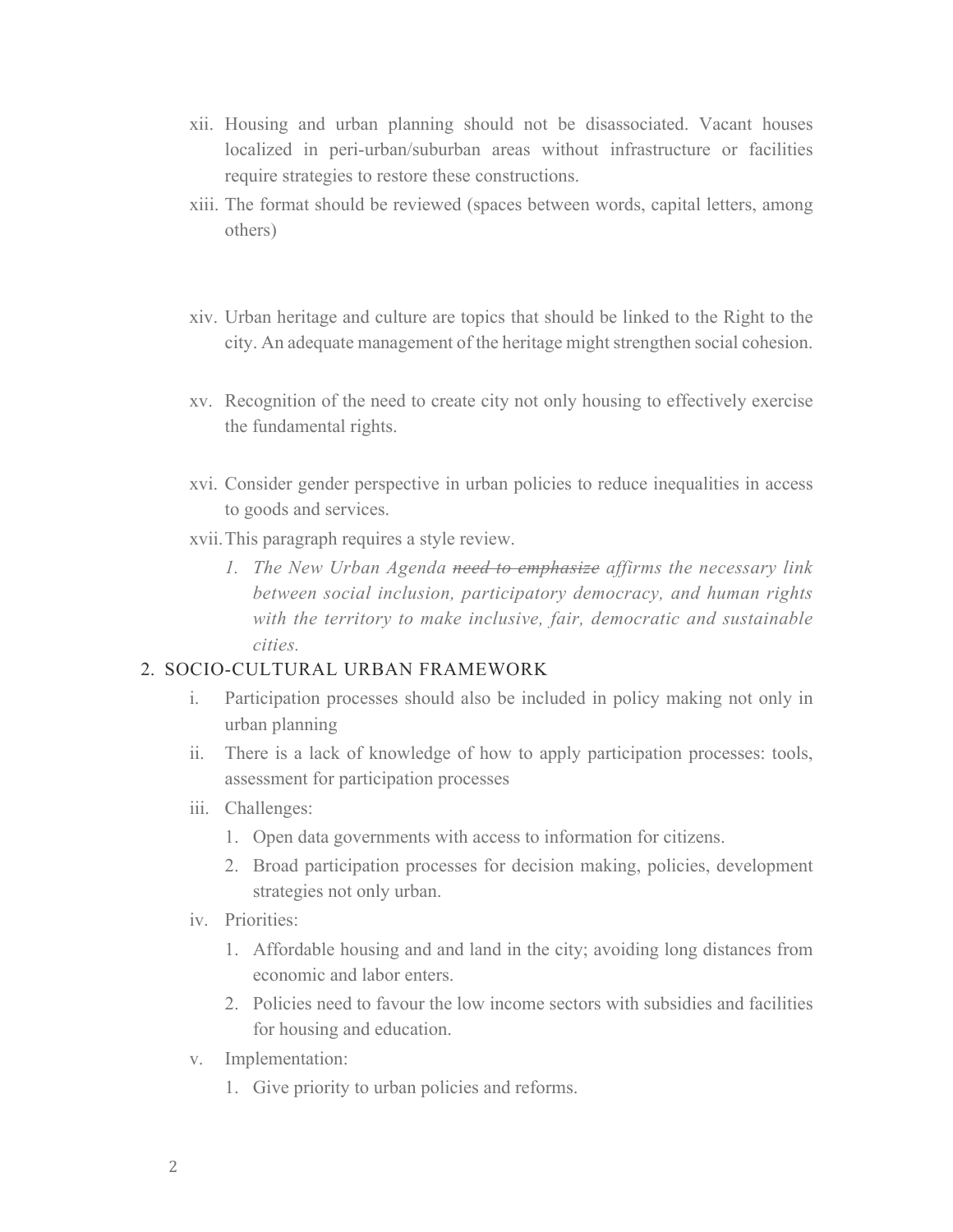2. Open sources to make participation processes easy and with a broad implementation regarding people involved.

### 3. NATIONAL URBAN POLICIES

- i. Challenges:
	- 1. Obsolete urban frameworks.
	- 2. Lack of policies for metro regional planning and governance structures.
	- 3. Land regulation to avoid speculation and sprawl.
	- 4. Policies to reinforce urban plans.
	- 5. Regulations for inter municipal administration, particularly services and infrastructure.
		- a. Example: Mexico created a Ministry of Agrarian, Territorial and Urban Development to work in the Urban Reform, after three years its yet to update its legal framework from the 1970s´.
- ii. Priorities:
	- 1. Capacity building for municipal governments as a bottom-top process to consolidate regional frameworks.
	- 2. Work in a new territorial definition that will effectively help manage cities and regions according to their functions.
	- 3. Update national framework and recognise the new magnitude of the city thus facilitating its structure for future adjustments and inclusions.
- iii. Implementation:
	- 1. Recognise the scale of territory and apply policies accordingly to scale

# 4. URBAN GOVERNANCE, CAPACITY AND INSTITUTIONAL DEVELOPMENT

- i. Challenges:
	- 1. Identify structures that apply to each city or metro region that will facilitate its development.
	- 2. Working in a coordinated way with other cities to achieve governance in service delivery and territorial policy.
	- 3. Understand the importance of coordination and benefits.
- ii. Priorities:
	- 1. Promote participation in all sectors and structures that guarantee their legitimacy.
	- 2. Consolidate in each region a structure that will include a decision-making body with a planning institute and a finance organism all enhanced in an observation and monitoring system to guarantee efficiency.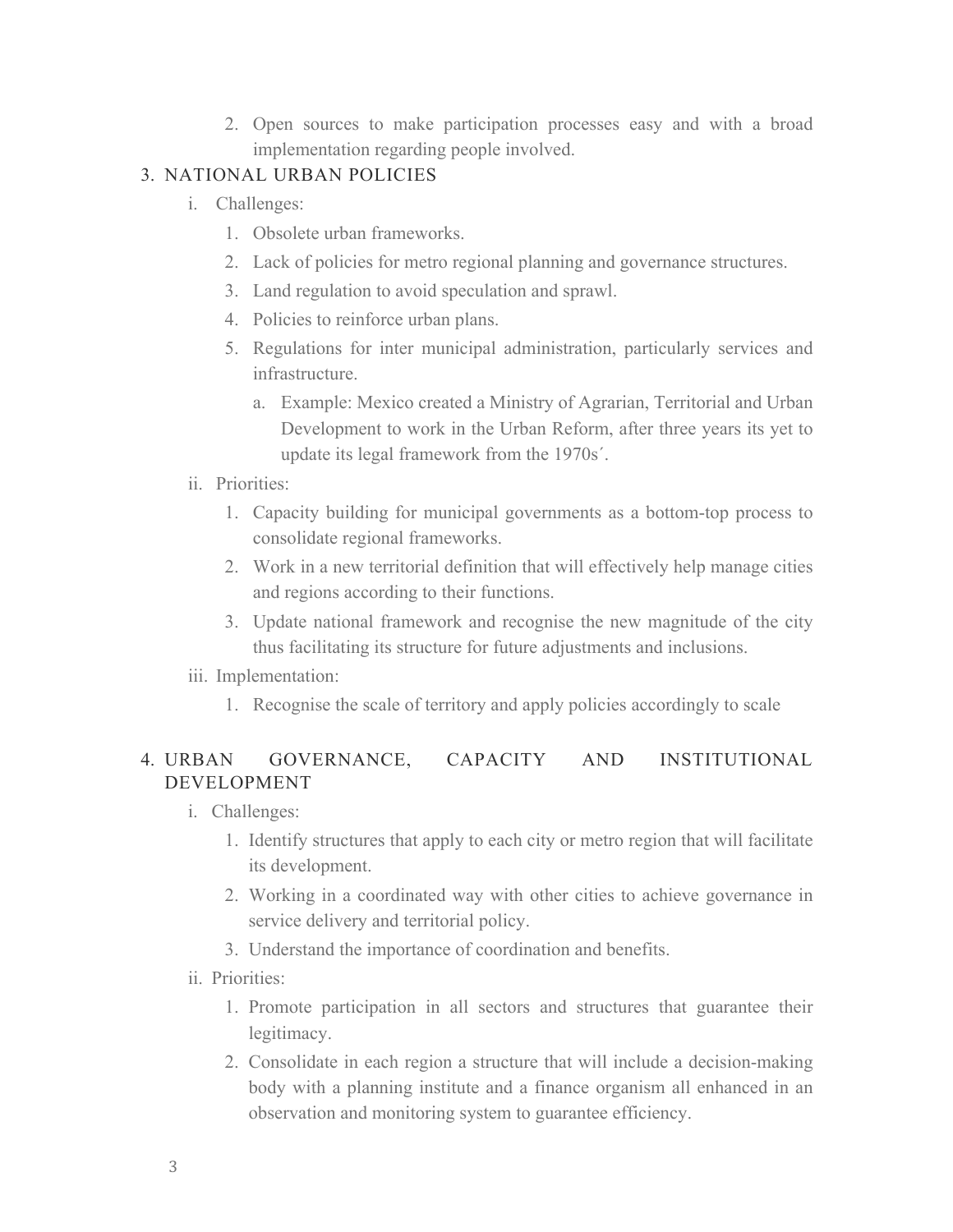### iii. Implementation:

1. In Metro-regions it is important to guarantee equal rights and benefits for all municipalities and the implementation of projects at a regional scale.

### 5. MUNICIPAL FINANCE AND LOCAL FISCAL SYSTEMS

We would encourage the inclusion of the UN resolution 69/313. Addis Ababa Action Agenda of the Third International Conference on Financing for Development (Addis Ababa Action Agenda) that addresses "the challenge of financing and creating an enabling environment at all levels for sustainable development in the spirit of global partnership and solidarity".

- i. In the "priorities section" we suggest to include the following aspects:
	- *1. Increase the financing sources for elaboration and operation of instruments of territorial planning (Environmental zoning programs, urban development programs, among others) as well as executive projects.*
	- *2. Financial instruments for urban consolidation, including financing social housing in the inner city.*
	- *3. Participatory planning*
	- *4. Modernise cadaster and other tax instruments*
	- *5. Transparency and accountability should be included*
	- *6. Strengthen international cooperation through official assistance for development.*
	- *7. Include innovative financial resources*
- ii. Challenges:
	- *1.* National contributions should be effectively monitored and to guarantee correct implementation and long term effectiveness.
	- *2.* Capacity Building for municipal governments understanding and implementation of local finances (revenues).
- iii. Priorities
	- *1.* Modernizing fiscal systems; open data guarantees transparency in processes.

## 6. URBAN SPATIAL STRATEGIES: LAND MARKET AND SEGREGATION

- i. Challenges:
	- 1. Updating of plans should be a priority. Its implementation should be obligatory and sanctioned if not applied.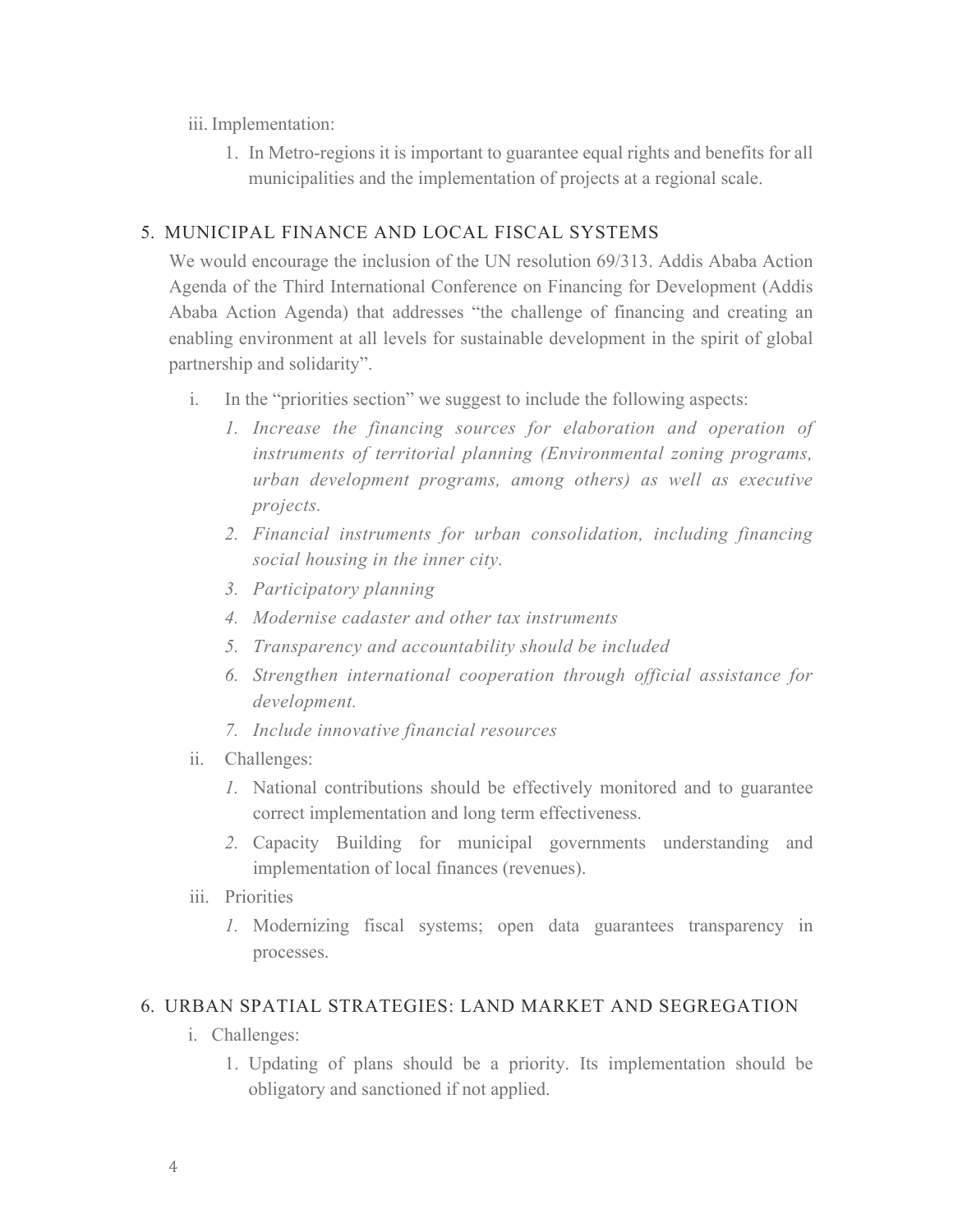- 2. Other planning mechanisms should be designed as alternatives to urban plans.
- ii. Priorities:
	- 1. A system of indicators should be applied before, developing or updating a plan to identify issues and establish baselines.
- iii. Implementations:
	- 1. There has to be a clear global strategy that urban plans at all scales should consider to act harmoniously over territory.
	- 2. Strategies should enhance key issues only to avoid a discrimination of projects that will lack of impact.
	- 3. Planning should be focused in the well being of citizens as a priority.

#### 7. URBAN ECONOMIC DEVELOPMENT STRATEGIES

- i. Challenges:
	- 1. Cities need to identify their advocacies first and the strength of regional work.
	- 2. Governments need to increase their investment in innovation and scientific research,
	- 3. Governments need to increase their investment in all communication networks - transport, telecom, etc.
	- 4. Cities need to be safe to promote investment.
- ii. Priorities:
	- 1. Invest in capacity building in accordance to the advocacy defined in the city.
	- 2. Promoting social inclusion will make cities safer and more integrated.

#### 8. URBAN ECOLOGY AND RESILIENCE

- i. Among the soft systems it is recommended to include "social capital"
- ii. In the vision section number iii. We suggest adding "and will use natural resources more efficiently, including urban land"
- iii. An additional number should be included in the vision as number: "ix. The city will have to increase food security of urban dwellers"
- iv. In section "1.b.4 Planning", number iii. Should also include: employment, utilities.
- v. An additional number should state: "viii. Lack of regulation to the underutilization of urban land
- vi. In the section "1.b.7 Culture, Livelihoods and Consumption", number vii. Should include "income".